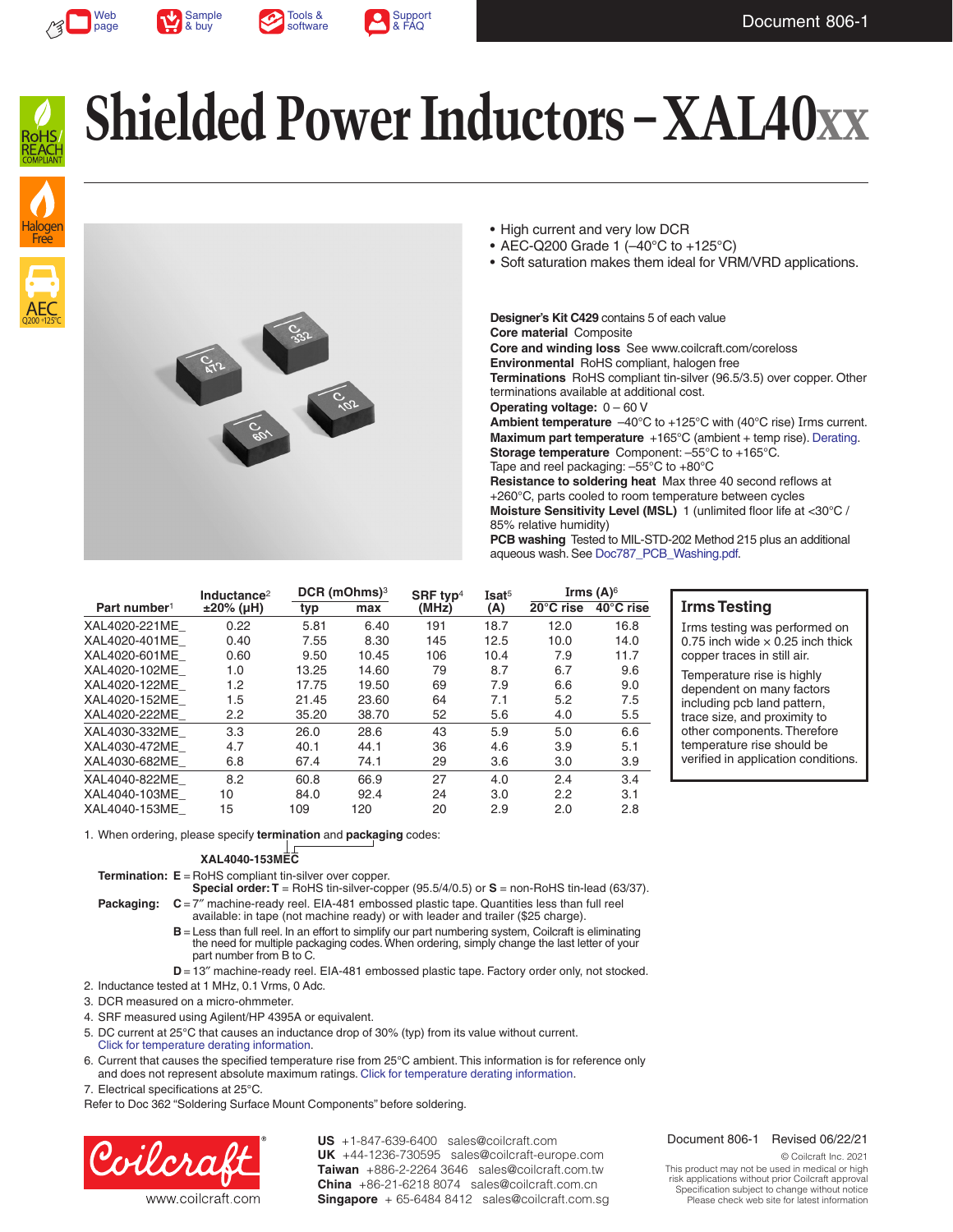





**US** +1-847-639-6400 sales@coilcraft.com +44-1236-730595 sales@coilcraft-europe.com **UK** +886-2-2264 3646 sales@coilcraft.com.tw **Taiwan** +86-21-6218 8074 sales@coilcraft.com.cn **China** Singapore + 65-6484 8412 sales@coilcraft.com.sg

#### Document 806-2 Revised 06/22/21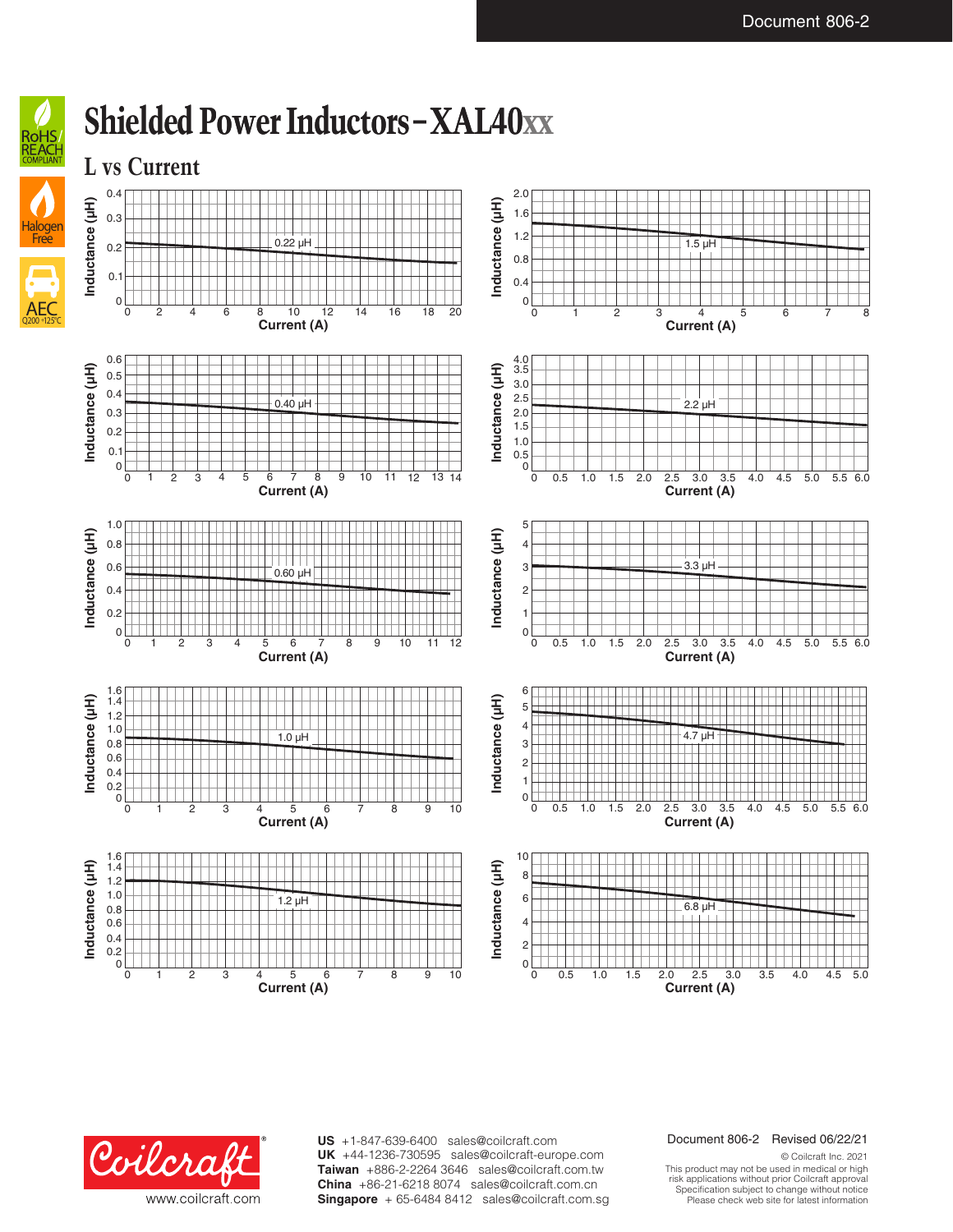

**L vs Current**



**Current (A)**



**US** +1-847-639-6400 sales@coilcraft.com +44-1236-730595 sales@coilcraft-europe.com **UK** +886-2-2264 3646 sales@coilcraft.com.tw **Taiwan** +86-21-6218 8074 sales@coilcraft.com.cn **China** Singapore + 65-6484 8412 sales@coilcraft.com.sg

### Document 806-3 Revised 06/22/21